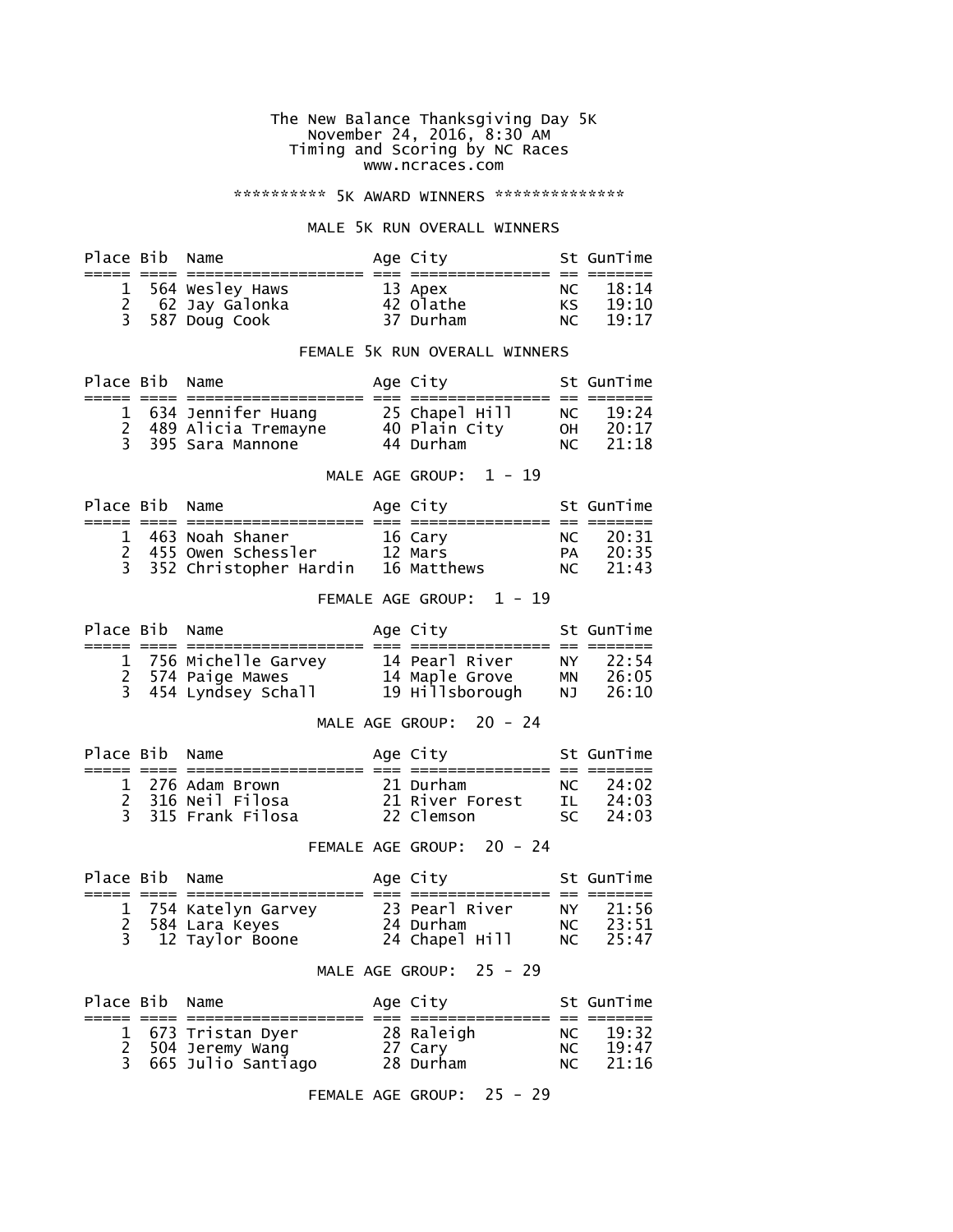| Place Bib               | Name                                                                                                                      | Age City                             |                 | St GunTime              |
|-------------------------|---------------------------------------------------------------------------------------------------------------------------|--------------------------------------|-----------------|-------------------------|
| 1                       | =================                                                                                                         | ============                         |                 | $== = ==$<br>22:06      |
| $\overline{2}$          | 466 Rachel Shepard        26 Chapel Hill<br>632 Jamie Hollen         26 Durham<br>675 Melissa Taylor       27 Bloomington |                                      | NC<br>NC        | 22:52                   |
| 3 <sup>7</sup>          |                                                                                                                           |                                      | IN              | 24:47                   |
|                         |                                                                                                                           | MALE AGE GROUP: 30 - 34              |                 |                         |
| Place Bib               | Name                                                                                                                      | Age City <b>Section</b>              |                 | St GunTime              |
|                         | 1 327 Michael Giovacchini 30 New York City                                                                                |                                      | NY N            | 19:44                   |
|                         |                                                                                                                           |                                      | NC              | 21:27                   |
|                         |                                                                                                                           |                                      | NC              | 22:48                   |
|                         |                                                                                                                           | FEMALE AGE GROUP: 30 - 34            |                 |                         |
| Place Bib               | Name                                                                                                                      | Age City                             |                 | St GunTime              |
|                         | 1 328 Coral Giovacchini 32 Durham                                                                                         |                                      |                 | NC 24:05                |
|                         | 2 699 Rachel Stevener<br>3 631 Anna Barbour 32 Philadelphia                                                               |                                      |                 | NC 27:02                |
|                         |                                                                                                                           |                                      | <b>PA</b>       | 28:07                   |
|                         |                                                                                                                           | MALE AGE GROUP: 35 - 39              |                 |                         |
| Place Bib Name          | ;==== ==== ==================== === ;                                                                                     | Age City<br>;======================= |                 | St GunTime              |
|                         | 1 664 Michael wolff<br>2 514 David Wendell 36 Durham<br>3 624 Tim Foley 38 Durham                                         |                                      | NC              | 19:42                   |
|                         |                                                                                                                           |                                      | NC<br>NC        | 20:18<br>20:24          |
|                         |                                                                                                                           |                                      |                 |                         |
|                         |                                                                                                                           | FEMALE AGE GROUP: 35 - 39            |                 |                         |
| Place Bib               | Name                                                                                                                      | Age City                             |                 | St GunTime              |
|                         |                                                                                                                           |                                      | NY 1            | 23:48                   |
|                         |                                                                                                                           |                                      | NC<br>MN        | 24:00<br>28:00          |
|                         |                                                                                                                           |                                      |                 |                         |
|                         |                                                                                                                           | MALE AGE GROUP: 40 - 44              |                 |                         |
| Place Bib               | Name                                                                                                                      | Age City                             |                 | St GunTime              |
|                         | 1 654 Mark Schontz 44 Cary                                                                                                |                                      | NC              | 22:36                   |
| 2<br>$\overline{3}$     | 273 Justin Brimfield      41 Philadelphia<br>396 Greg Mannone           41 Durham                                         |                                      | PA<br><b>NC</b> | 23:18<br>23:41          |
|                         |                                                                                                                           |                                      |                 |                         |
|                         |                                                                                                                           | FEMALE AGE GROUP: 40 - 44            |                 |                         |
| Place Bib<br>===== ==== | Name<br>============  ===  =:                                                                                             | Age City                             |                 | St GunTime<br>$==$ $==$ |
|                         | 1 144 Laura Sapp                                                                                                          | 43 Durham                            | NC              | 26:01                   |
| $\overline{c}$<br>3     | 493 Gaby Valdivia<br>465 Heidi Shaner                                                                                     | 42 Durham<br>42 Cary                 | NC<br>NC.       | 26:18<br>27:12          |
|                         |                                                                                                                           |                                      |                 |                         |
|                         |                                                                                                                           | MALE AGE GROUP: 45 - 49              |                 |                         |
| Place Bib               | Name                                                                                                                      | Age City                             |                 | St GunTime              |
| 1                       | 122 Gregory Nelson                                                                                                        | 45 Rougemont                         | NC              | 22:54                   |
| $\overline{2}$          | 753 Tim Garvey                                                                                                            | 48 Pearl River                       | NY 1            | 24:03                   |
| 3                       | 11 Massimiliano Boname 45 Madison                                                                                         |                                      | AL              | 24:22                   |
|                         |                                                                                                                           | FEMALE AGE GROUP: 45 - 49            |                 |                         |
| Place Bib               | Name                                                                                                                      | Age City                             |                 | St GunTime              |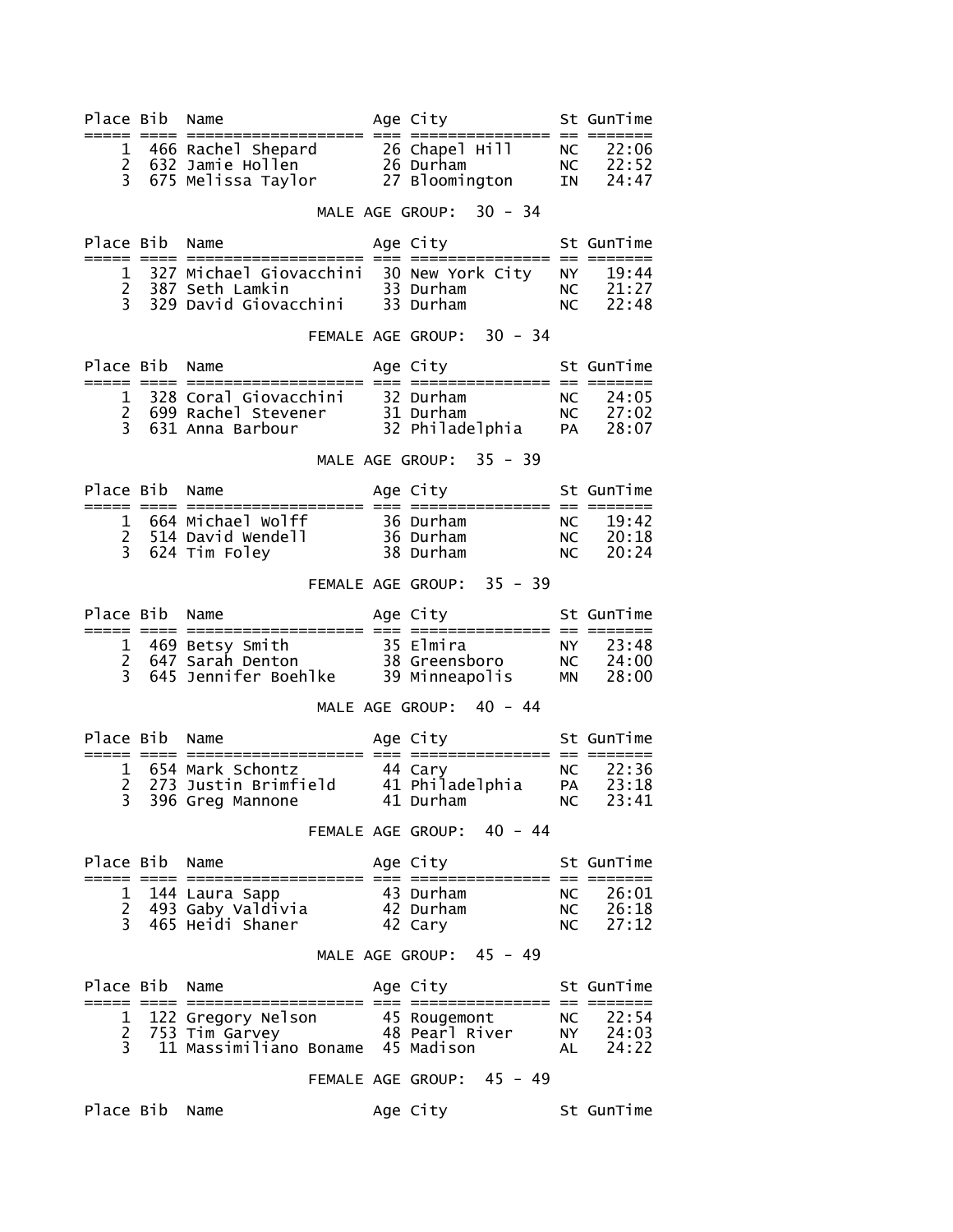| 1<br>2<br>3<br>27:25<br>MALE AGE GROUP: 50 - 54<br>Place Bib Name<br>Age City <b>Section</b><br>St GunTime<br>NC<br><b>NC</b><br><b>NC</b><br>FEMALE AGE GROUP: 50 - 54<br>Age City<br>Place Bib Name<br>St GunTime<br>MALE AGE GROUP: 55 - 59<br>Place Bib Name<br>Age City<br>St GunTime<br>$== = == ==$<br>FEMALE AGE GROUP: 55 - 59<br>Age City <b>Section</b><br>Place Bib<br>Name<br>St GunTime<br>cool abor conceledencelessed aar abordencelessed op cool<br>MALE AGE GROUP: 60 - 64<br>Age City<br>Place Bib Name<br>St GunTime<br>3<br>110 Tom McKay<br><b>NC</b><br>60 Carv<br>FEMALE AGE GROUP: 60 - 64<br>Place Bib Name<br>St GunTime<br>Age City<br>449 Lynn Robbins<br>1<br>62 Durnam<br>61 Chapel Hill<br>Cumbam<br>NC .<br>NC<br>$\overline{c}$<br>622 Rochelle White<br>3<br>416 Vickie Pashion<br>64 Durham<br>NC.<br>MALE AGE GROUP: 65 - 69<br>Place Bib<br>St GunTime<br>Age City<br>Name<br>306 Wayne Eckert<br>--<br>65 Davidson<br>67 Minneapolis<br>NC<br>1<br>$\overline{2}$<br>646 Steve Boehlke<br><b>MN</b><br>3<br>674 Mark Dyer<br>66 Raleigh<br><b>NC</b><br>FEMALE AGE GROUP: 65 - 69<br>Place Bib<br>Age City <b>Section</b><br>Name<br>St GunTime<br>:============ == ===== |  |  |  |                |
|------------------------------------------------------------------------------------------------------------------------------------------------------------------------------------------------------------------------------------------------------------------------------------------------------------------------------------------------------------------------------------------------------------------------------------------------------------------------------------------------------------------------------------------------------------------------------------------------------------------------------------------------------------------------------------------------------------------------------------------------------------------------------------------------------------------------------------------------------------------------------------------------------------------------------------------------------------------------------------------------------------------------------------------------------------------------------------------------------------------------------------------------------------------------------------------------------------------|--|--|--|----------------|
|                                                                                                                                                                                                                                                                                                                                                                                                                                                                                                                                                                                                                                                                                                                                                                                                                                                                                                                                                                                                                                                                                                                                                                                                                  |  |  |  | 26:25<br>27:22 |
|                                                                                                                                                                                                                                                                                                                                                                                                                                                                                                                                                                                                                                                                                                                                                                                                                                                                                                                                                                                                                                                                                                                                                                                                                  |  |  |  |                |
|                                                                                                                                                                                                                                                                                                                                                                                                                                                                                                                                                                                                                                                                                                                                                                                                                                                                                                                                                                                                                                                                                                                                                                                                                  |  |  |  |                |
|                                                                                                                                                                                                                                                                                                                                                                                                                                                                                                                                                                                                                                                                                                                                                                                                                                                                                                                                                                                                                                                                                                                                                                                                                  |  |  |  | 21:54<br>24:42 |
|                                                                                                                                                                                                                                                                                                                                                                                                                                                                                                                                                                                                                                                                                                                                                                                                                                                                                                                                                                                                                                                                                                                                                                                                                  |  |  |  | 25:05          |
|                                                                                                                                                                                                                                                                                                                                                                                                                                                                                                                                                                                                                                                                                                                                                                                                                                                                                                                                                                                                                                                                                                                                                                                                                  |  |  |  |                |
|                                                                                                                                                                                                                                                                                                                                                                                                                                                                                                                                                                                                                                                                                                                                                                                                                                                                                                                                                                                                                                                                                                                                                                                                                  |  |  |  |                |
|                                                                                                                                                                                                                                                                                                                                                                                                                                                                                                                                                                                                                                                                                                                                                                                                                                                                                                                                                                                                                                                                                                                                                                                                                  |  |  |  |                |
|                                                                                                                                                                                                                                                                                                                                                                                                                                                                                                                                                                                                                                                                                                                                                                                                                                                                                                                                                                                                                                                                                                                                                                                                                  |  |  |  |                |
|                                                                                                                                                                                                                                                                                                                                                                                                                                                                                                                                                                                                                                                                                                                                                                                                                                                                                                                                                                                                                                                                                                                                                                                                                  |  |  |  |                |
|                                                                                                                                                                                                                                                                                                                                                                                                                                                                                                                                                                                                                                                                                                                                                                                                                                                                                                                                                                                                                                                                                                                                                                                                                  |  |  |  |                |
|                                                                                                                                                                                                                                                                                                                                                                                                                                                                                                                                                                                                                                                                                                                                                                                                                                                                                                                                                                                                                                                                                                                                                                                                                  |  |  |  |                |
|                                                                                                                                                                                                                                                                                                                                                                                                                                                                                                                                                                                                                                                                                                                                                                                                                                                                                                                                                                                                                                                                                                                                                                                                                  |  |  |  |                |
|                                                                                                                                                                                                                                                                                                                                                                                                                                                                                                                                                                                                                                                                                                                                                                                                                                                                                                                                                                                                                                                                                                                                                                                                                  |  |  |  |                |
|                                                                                                                                                                                                                                                                                                                                                                                                                                                                                                                                                                                                                                                                                                                                                                                                                                                                                                                                                                                                                                                                                                                                                                                                                  |  |  |  |                |
|                                                                                                                                                                                                                                                                                                                                                                                                                                                                                                                                                                                                                                                                                                                                                                                                                                                                                                                                                                                                                                                                                                                                                                                                                  |  |  |  | 30:16          |
|                                                                                                                                                                                                                                                                                                                                                                                                                                                                                                                                                                                                                                                                                                                                                                                                                                                                                                                                                                                                                                                                                                                                                                                                                  |  |  |  | 31:45<br>38:17 |
|                                                                                                                                                                                                                                                                                                                                                                                                                                                                                                                                                                                                                                                                                                                                                                                                                                                                                                                                                                                                                                                                                                                                                                                                                  |  |  |  |                |
|                                                                                                                                                                                                                                                                                                                                                                                                                                                                                                                                                                                                                                                                                                                                                                                                                                                                                                                                                                                                                                                                                                                                                                                                                  |  |  |  |                |
|                                                                                                                                                                                                                                                                                                                                                                                                                                                                                                                                                                                                                                                                                                                                                                                                                                                                                                                                                                                                                                                                                                                                                                                                                  |  |  |  | 22:56          |
|                                                                                                                                                                                                                                                                                                                                                                                                                                                                                                                                                                                                                                                                                                                                                                                                                                                                                                                                                                                                                                                                                                                                                                                                                  |  |  |  | 28:31<br>28:47 |
|                                                                                                                                                                                                                                                                                                                                                                                                                                                                                                                                                                                                                                                                                                                                                                                                                                                                                                                                                                                                                                                                                                                                                                                                                  |  |  |  |                |
|                                                                                                                                                                                                                                                                                                                                                                                                                                                                                                                                                                                                                                                                                                                                                                                                                                                                                                                                                                                                                                                                                                                                                                                                                  |  |  |  |                |
|                                                                                                                                                                                                                                                                                                                                                                                                                                                                                                                                                                                                                                                                                                                                                                                                                                                                                                                                                                                                                                                                                                                                                                                                                  |  |  |  | 34:01          |
|                                                                                                                                                                                                                                                                                                                                                                                                                                                                                                                                                                                                                                                                                                                                                                                                                                                                                                                                                                                                                                                                                                                                                                                                                  |  |  |  | 34:06<br>36:29 |
|                                                                                                                                                                                                                                                                                                                                                                                                                                                                                                                                                                                                                                                                                                                                                                                                                                                                                                                                                                                                                                                                                                                                                                                                                  |  |  |  |                |
|                                                                                                                                                                                                                                                                                                                                                                                                                                                                                                                                                                                                                                                                                                                                                                                                                                                                                                                                                                                                                                                                                                                                                                                                                  |  |  |  |                |
|                                                                                                                                                                                                                                                                                                                                                                                                                                                                                                                                                                                                                                                                                                                                                                                                                                                                                                                                                                                                                                                                                                                                                                                                                  |  |  |  | 24:08          |
|                                                                                                                                                                                                                                                                                                                                                                                                                                                                                                                                                                                                                                                                                                                                                                                                                                                                                                                                                                                                                                                                                                                                                                                                                  |  |  |  | 31:58<br>32:18 |
|                                                                                                                                                                                                                                                                                                                                                                                                                                                                                                                                                                                                                                                                                                                                                                                                                                                                                                                                                                                                                                                                                                                                                                                                                  |  |  |  |                |
|                                                                                                                                                                                                                                                                                                                                                                                                                                                                                                                                                                                                                                                                                                                                                                                                                                                                                                                                                                                                                                                                                                                                                                                                                  |  |  |  |                |